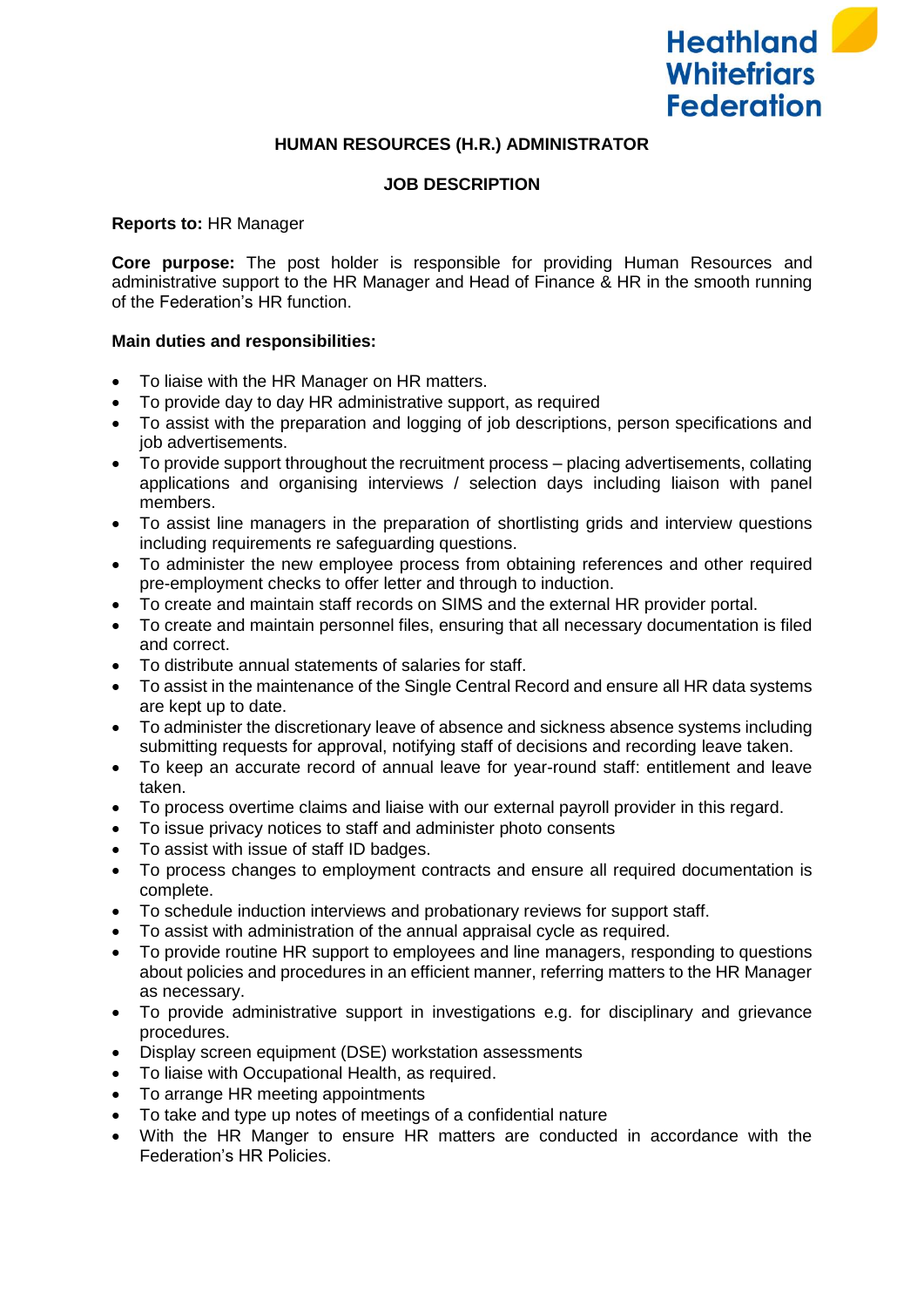

## **General:**

- To undertake job related training as required
- To read, understand and adhere to school policies.
- Be aware of and comply with policies and procedures relating to child protection, health, safety and security, confidentiality and data protection, and HR matters reporting all concerns to an appropriate person.
- The post holder will be expected to cover for and support other administration staff in order to manage the varying demands and deadlines within the school office.
- To carry out other duties, commensurate with the post, necessary for the smooth running of the school as required by the HR Manager, Head of Finance & HR and the Headteachers.

Please note that the above is illustrative of the general nature and level of responsibility of the work to be undertaken, commensurate with the grade. It is not a comprehensive list of all tasks that the post holder will carry out.

This job description may be amended at any time in consultation with the post holder.

**Last reviewed:** November 2019

| Headteacher / line manager's signature:<br>Date: |
|--------------------------------------------------|
|--------------------------------------------------|

| Post holder's signature:<br>Date: |
|-----------------------------------|
|-----------------------------------|